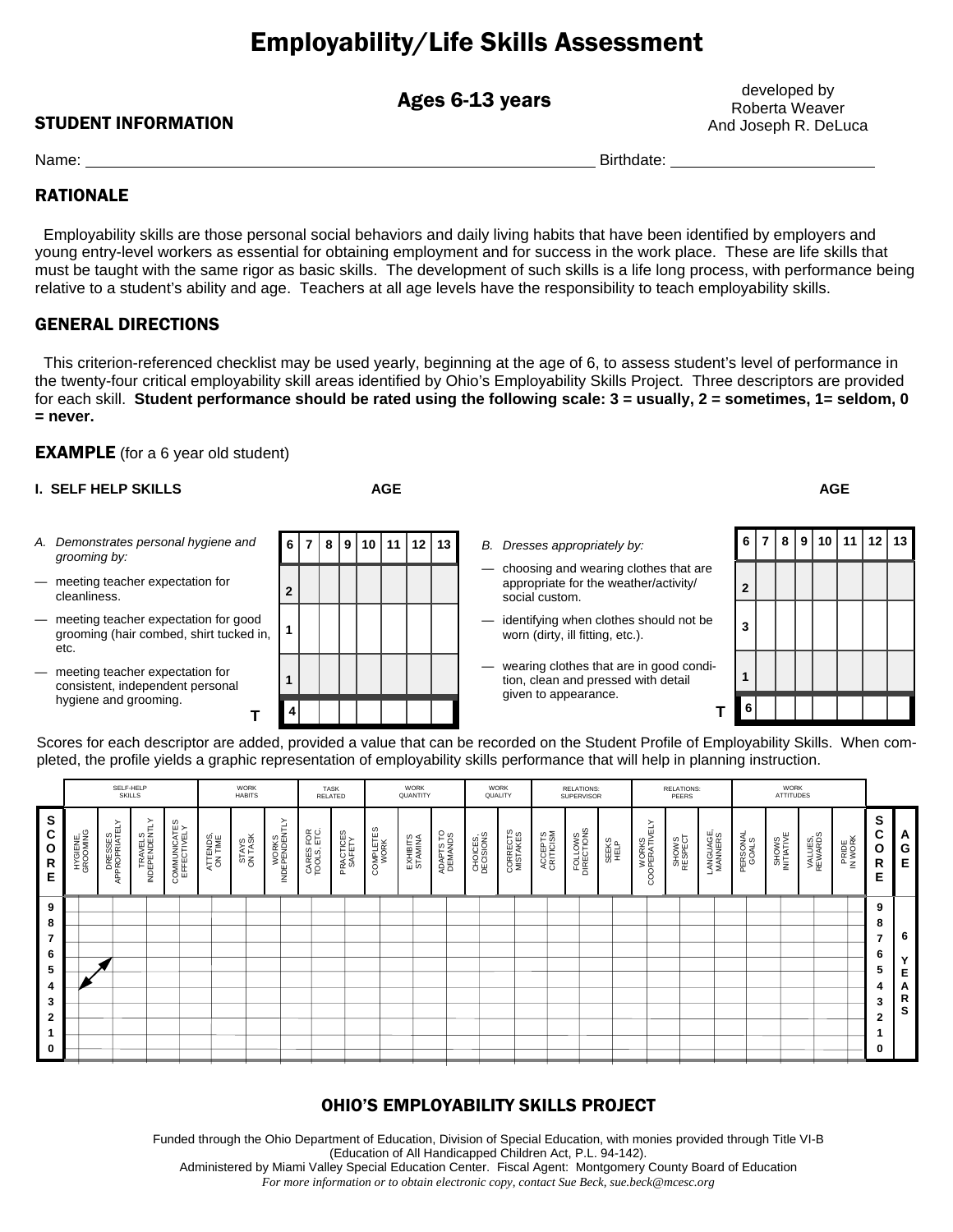# KEY:  $3 =$  USUALLY,  $2 =$  SOMETIMES,  $1 =$  SELDOM,  $0 =$  NEVER

#### **I. SELF HELP SKILLS AGE AGE**

- *A. Demonstrates personal hygiene and grooming by:*
- meeting teacher expectation for cleanliness.
- meeting teacher expectation for good grooming (hair combed, shirt tucked in, etc..
- meeting teacher expectation for consistent, independent personal hygiene and grooming.
- *B. Dresses appropriately by:*
- choosing and wearing clothes that are appropriate for the weather/activity/ social custom.
- identifying when clothes should not be worn (dirty, ill fitting, etc.).
- —- wearing clothes that are in good condition, clean and pressed with detail given to appearance.
- *C. Travels independently by:*
- walking or riding to school, following safety rules.
- getting around the school building and grounds.
- getting around the community.
- *D. Communicates effectively by:*
- demonstrating effective listening skills, including eye contact.
- expressing self, answering and asking questions.
- demonstrating expected conversational skills (turn taking, choice of appropriate topic, etc.). **T**

#### **II. GENERAL WORK HABITS**

- *A. Attends regularly/arrives on time by:*
- having no unexcused absences.
- arriving at class, school, or work on time.
- following school procedures when tardy or absent.
- *B. Stays on task by:*
- meeting teacher expectations regarding length of time on task.
- completing a task without being distracted.
- returning to work if distracted.





**T** 









- 
- locating materials.
- beginning work promptly.
- asking peers/teachers questions about a given task at the appropriate time.

**T** 

### **III. TASK RELATED SKILLS**

- *A. Cares for tools, materials, and work area by:*
- meeting expectations for the use of tools and materials (scissors, paste, screwdriver, etc.).
- locating and returning tools proper storage area.
- maintaining a clean work area.
- *B. Practices safety rules by:*
- stating and using safety rules appropriate to grade level and situation.
- using tools and materials only for their specified purpose.
- demonstrating correct safety procedures in simulated

### emergency situations. **IV. QUANTITY OF WORK**

- *A. Completes work on time by:*
- completing work on time with teacher prompts.
- completing tasks on time without teacher prompts.
- working at an acceptable speed for a given task.
- *B. Exhibits stamina by:*
- finishing age-appropriate tasks without a break.
- maintaining an acceptable level of speed without tiring.
- completing new tasks without diminishing the level of performance **T**  of former tasks.
- *C. Adapts to increased demands in workload by:*
- responding to additional tasks with teacher prompts.
- attempting new tasks without demonstrating frustration.
- responding to additional tasks without teacher prompts.













# *For more information or to obtain electronic copy, contact Sue Beck, sue.beck@mcesc.org*  OHIO'S EMPLOYABILITY SKILLS PROJECT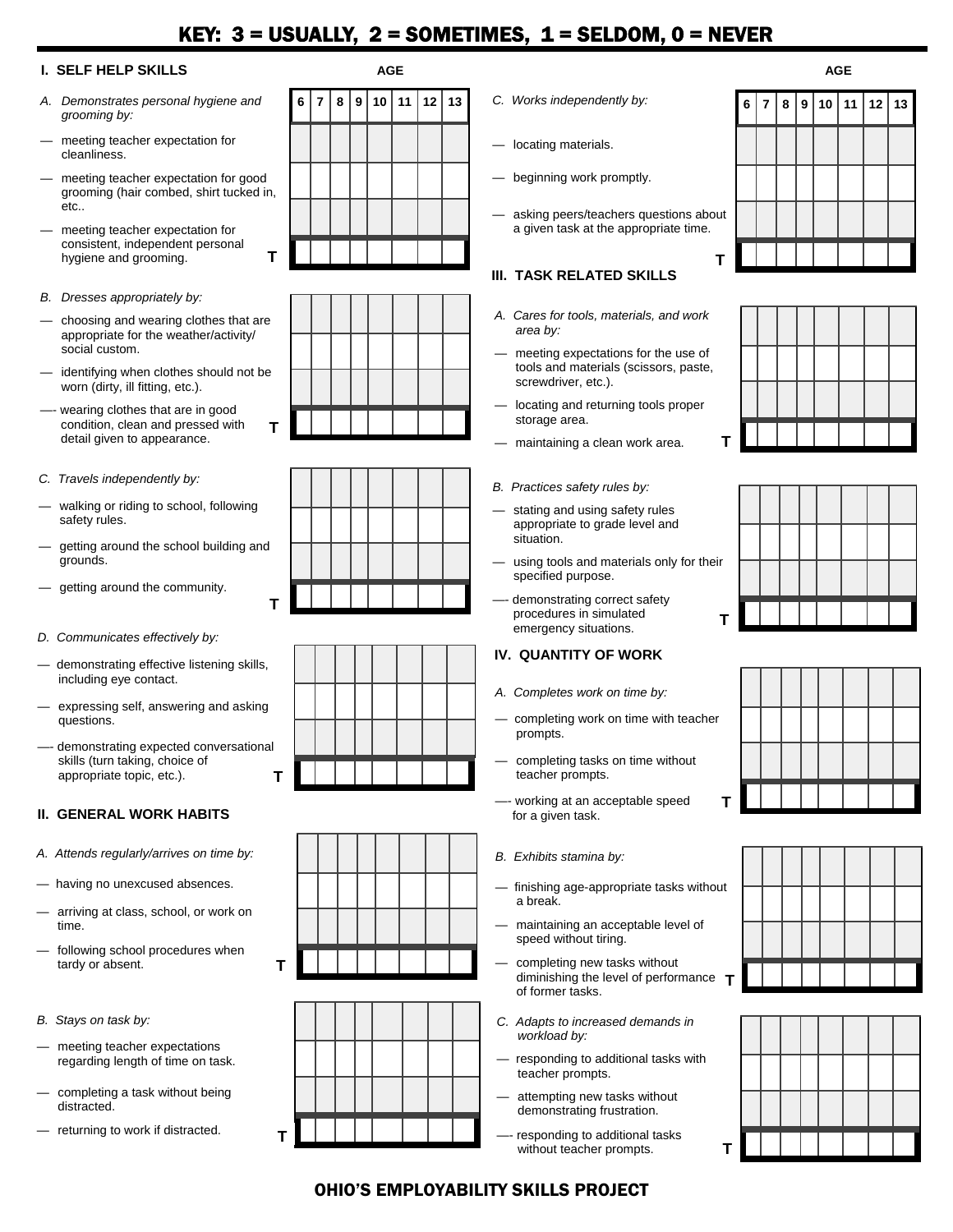# KEY:  $3 =$  USUALLY,  $2 =$  SOMETIMES,  $1 =$  SELDOM,  $0 =$  NEVER

### **V. QUALITY OF WORK AGE AGE**

- *A. Makes appropriate choices and decisions by:*
- choosing an appropriate solution when given options.
- making age-appropriate decisions without teacher intervention.
- responding to a problem situation with reasonable alternative solutions.
- *B. Recognizes and corrects mistakes by:*
- examining work for errors before submitting it.
- using self-check methods to evaluate work.
- making corrections once an error has been identified.

### **VI. RELATIONSHIP TO SUPERVISOR/TEACHER**

**T** 

- *A. Accepts constructive criticism from supervisor/teacher by:*
- listening to constructive criticism without making inappropriate gestures or comments.
- making specified changes based on constructive criticism.
- identifying that changes have been made and that performance has improved.
- *B. Follows directions from supervisor/ teacher by:*
- correctly completing tasks following verbal directions.
- correctly completing tasks following written directions
- communicating and accepting consequences for not following directions.
- *C. Seeks help when needed by:*
- identifying when help is needed.
- asking for assistance when help is needed.
- using requested information to remedy the problem. **T**

#### **VII. RELATIONSHIP TO PEERS**

- *A. Works cooperatively with peers by:*
- getting along well with others.
- seeking help from co-workers.
- directing co-workers without being overbearing.













- **6 7 8 9 10 11 12 13** *B. Shows respect for the rights and property of others by:* 
	- taking turns.
	- asking permission to use another's property.
	- treating borrowed property with respect.
	- *C. Uses appropriate language and manners with peers by:*
	- using everyday manners (please, thank you).
	- avoiding teasing/ridiculing others.
	- using language appropriate for a given situation. **T**

### **VIII. WORK ATTITUDES**

- *A. Develops and seeks personal goals by:*
- demonstrating short term personal goals such as completing daily work.
- explaining planned activities for after school, weekend or vacation.
- seeking and developing personal goals that are viable and consistent with abilities and limitations.

#### *B. Shows initiative by:*

- beginning a task as soon as requested to do so.
- beginning a task without prompting.
- asking for additional work or directions once a task is completed. **T**
- *C. Accepts societal values and rewards by:* 
	- acknowledging various types of rewards for work well done (stickers, free time, etc.).
- recognizing when good work has been done.

**T** 

**T** 

- responding appropriately when praised for doing a good job.
- *D. Takes pride in working by:*
- sharing accomplishments with others (takes papers home, collects stickers, responds to point systems/grades.
- working for positions requiring improvement in skills.
- contributing to the common good of the group.











# *For more information or to obtain electronic copy, contact Sue Beck, sue.beck@mcesc.org*  OHIO'S EMPLOYABILITY SKILLS PROJECT

| ı. |  |  |
|----|--|--|